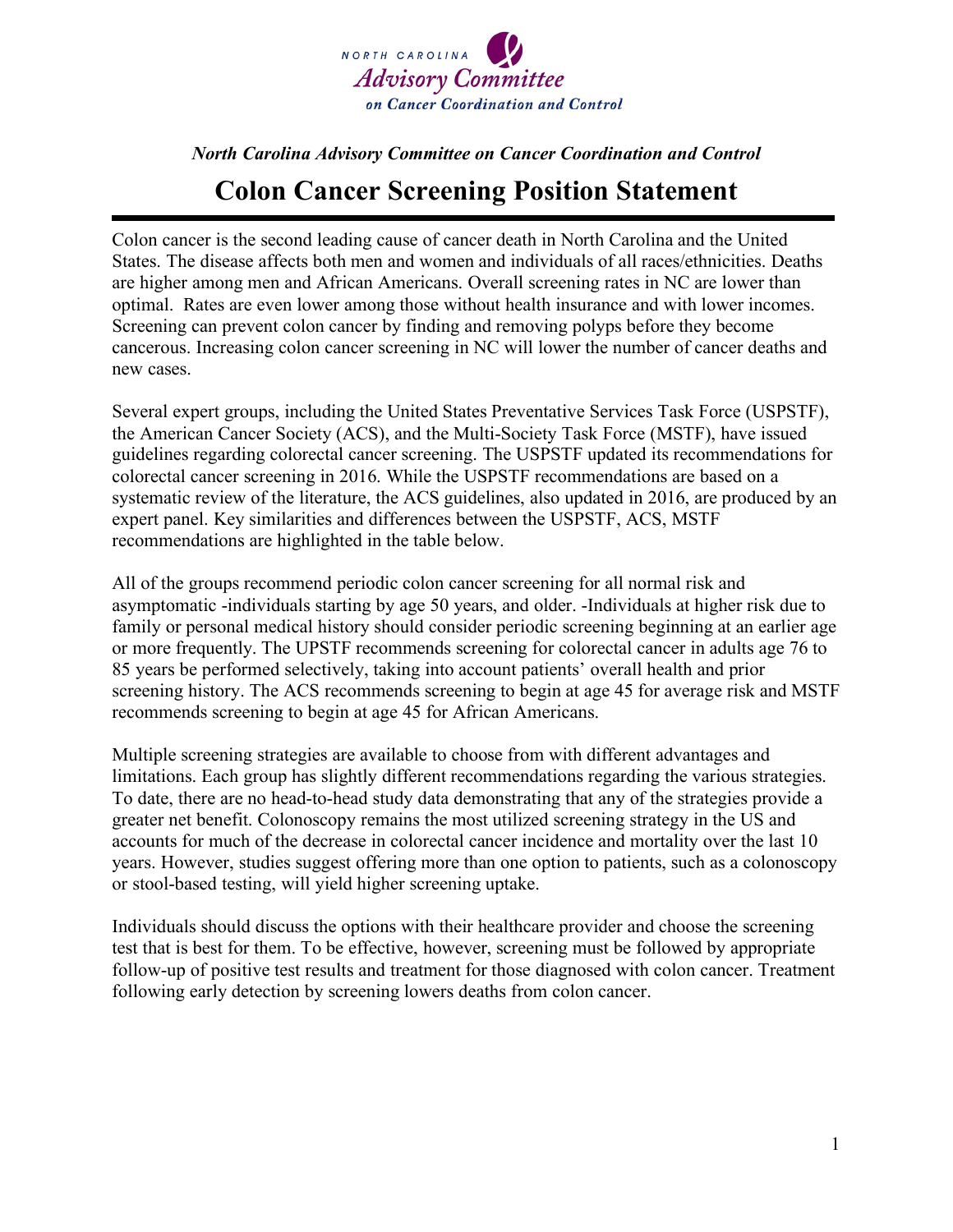

## **Table: Summary of Recommended Screening Options**

| Screening modality                                                                                                         | USPSTF <sup>a,b</sup>                                              | <b>ACS</b>                                              | MSTF <sup>f</sup>                                                                                                                                               |
|----------------------------------------------------------------------------------------------------------------------------|--------------------------------------------------------------------|---------------------------------------------------------|-----------------------------------------------------------------------------------------------------------------------------------------------------------------|
| Stool-based tests by<br>either guaiac fecal<br>occult blood testing<br>(gFOBT) or fecal<br>immunochemical<br>testing (FIT) | Annual for gFOBT or<br><b>FIT</b>                                  | Annual for gFOBT or<br><b>FIT</b>                       | Annual FIT is considered<br>a first-tier test of choice<br>when multiple options are<br>presented and should be<br>offered to patients<br>declining colonoscopy |
| Colonoscopy <sup>c</sup>                                                                                                   | Every 10 years                                                     | Every 10 years                                          | First tier, every 10 years                                                                                                                                      |
| Multi-targeted stool<br>$DNA$ testing $(FIT -$<br>$DNA)^d$                                                                 | Every three $(3)$ years<br>for $FIT-DNAd$                          | Every three (3) years<br>for FIT-DNA                    | Second tier every three (3)<br>years                                                                                                                            |
| Flexible<br>Sigmoidoscopy                                                                                                  | Every five $(5)$ years                                             | Every five $(5)$ years                                  | Second tier every 5-10<br>years                                                                                                                                 |
| Flexible<br>Sigmoidoscopy with<br>FIT <sup>c</sup>                                                                         | Every 10 years for<br>flexible<br>sigmoidoscopy with<br>annual FIT | ACS recommendations<br>do not comment on this<br>method | Second tier, every 10<br>years for flexible<br>sigmoidoscopy with<br>annual FIT                                                                                 |
| Double Contrast<br>Barium Enema<br>(DCBE)                                                                                  | <b>USPSTF</b> not<br>recommended                                   | Every five $(5)$ years                                  | Not recommended                                                                                                                                                 |
| CT Colonography <sup>e</sup>                                                                                               | Every five $(5)$ years                                             | Every five $(5)$ years                                  | Second tier every five (5)<br>years                                                                                                                             |
| Capsule colonoscopy                                                                                                        | Not recommended                                                    | Not recommended                                         | Third tier, every five $(5)$<br>years                                                                                                                           |
| Serology testing for<br><b>SEPT9 DNA</b>                                                                                   | Insufficient evidence                                              | ACS recommendations<br>do not comment on this<br>method | Not recommended                                                                                                                                                 |

USPSTF Abbreviations: FIT, fecal immunochemical test; FIT-DNA, multitargeted stool DNA test; gFOBT, guaiac-based fecal occult blood test; RCT, randomized clinical trial.

**a** Although a serology test to detect methylated *SEPT9* DNA was included in the systematic evidence review, this screening method currently has limited evidence evaluating its use (a single published test characteristic study met inclusion criteria, which found it had a sensitivity to detect colorectal cancer of <50%).

**b** Applies to individuals with negative findings (including hyperplastic polyps) and is not intended for individuals in surveillance programs. Evidence of efficacy is not informative of screening frequency, with the exception of gFOBT and flexible sigmoidoscopy alone.

**c** Strategy yields comparable life-years gained (i.e., the life-years gained with the noncolonoscopy strategies were within 90% of those gained with the colonoscopy strategy) and an efficient balance of benefits and harms in CISNET modeling.

**d** Suggested by manufacturer.

**e** Strategy yields comparable life-years gained (i.e., the life-years gained with the noncolonoscopy strategies were within 90% of those gained with the colonoscopy strategy) and an efficient balance of benefits and harms in CISNET modeling when lifetime number of colonoscopies is used as the proxy measure for the burden of screening, but not if lifetime number of cathartic bowel preparations is used as the proxy measure.

**f** US Multi-Society Task Force of Colorectal Cancer representing the American College of Gastroenterology, the American Gastroenterological Association, American Society for Gastrointestinal Endoscopy